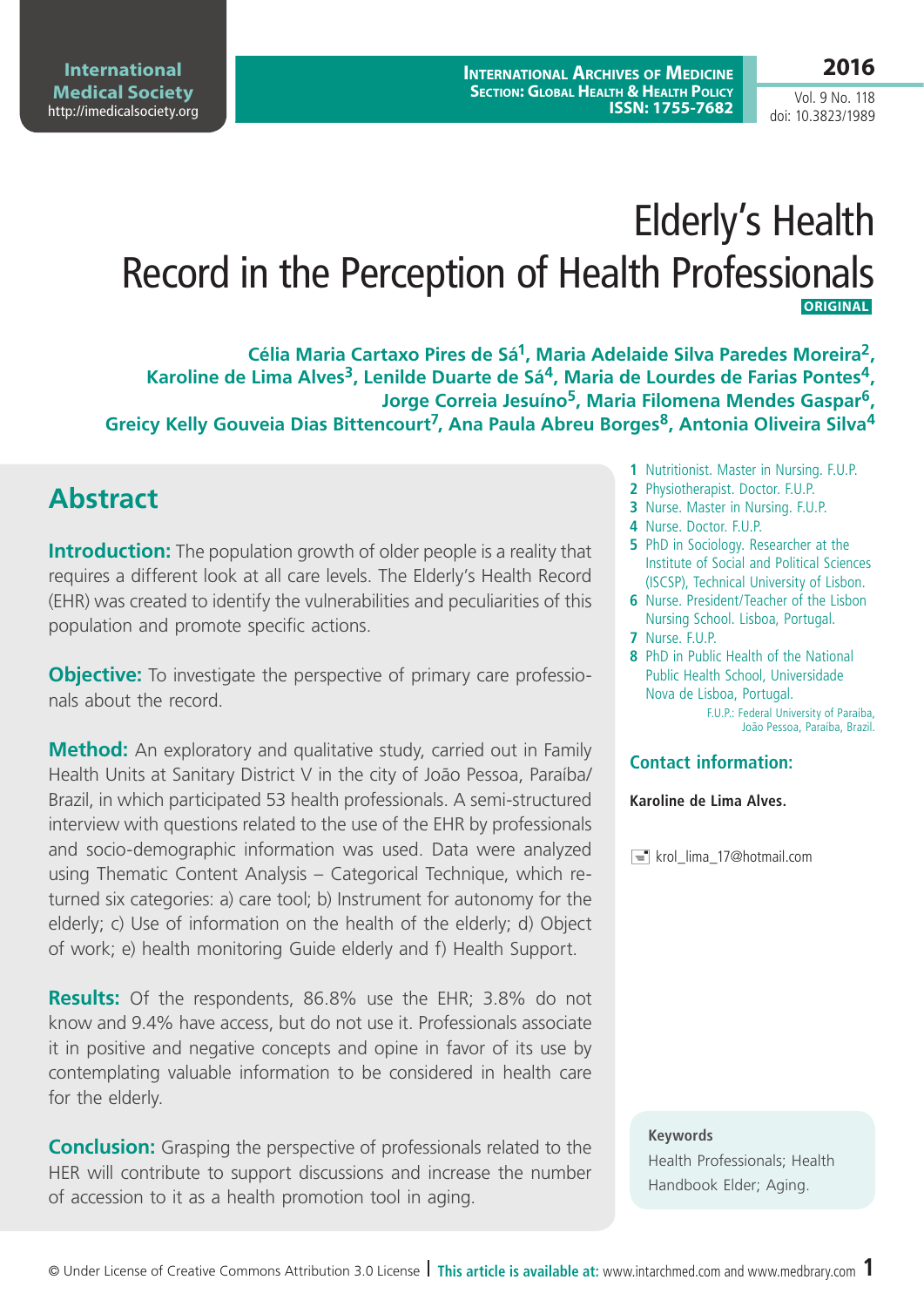Vol. 9 No. 118 doi: 10.3823/1989

**2016**

# **Introduction**

The growing number of elderly people in the population is a visible phenomenon, especially in the late twentieth century, when analyzing the proportion of markedly elderly in all spheres of society. The state must follow the reality of the age structure and all its consequences, for the investments' balance to be positive and endorse the potential of this population. [1]

Population aging is a common feature in the demographic dynamics of world population. In Brazil, the population aged 60 or more increased from 4%, in 1940, to 11% in 2010, with the expectation of reaching 28% by 2040 - something around 57 million elderly. This involves changes in the pattern of transfers of public and private resources. [2]

The Northeast of Brazil has the lowest proportion of older people, with about 9% of the population in this age group, and the state of Paraiba, entered the national scene, has the third largest population of elderly, with 9.12% of people over 60 years of age. Second in a matter of elderly number only to the states of Rio de Janeiro (12.7%) and Rio Grande do Sul (12.5%). [3]

In Brazil, in 2006, the National Health Policy for the Elderly (NHPFE) was implemented, which directs the individual and collective health measures for the elderly population, in accordance with the principles and guidelines of Unified Health System (SUS). By NHPFE, the Ministry of Health created and distributed to all Brazil, in October 2006, the Elderly's Health Record (EHR), to identify the general framework of the elderly situation across the country, and promote specific actions to this age group health needs. [4].

The EHR should be used by professionals of the Family Health Strategy (FHS) in care for the elderly, since it enables the development of actions aimed at comprehensive care, aiming to reduce mortality, identify the elderly frail or dependent, immunize effectively and adequately monitor the elderly at risk of harm. [5].

This tool allows the health professionals to record important information about the health conditions of the elderly and inform them of what actions must be initiated to promote an active and healthy aging under the Primary Care (PC). In this perspective, the health system and universities should work together to improve the space where the health needs of the population arise, and invest in the quality of professionals training. [6].

The comprehensive care requires as a prerequisite a job performed by a multidisciplinary team. In this context, priority is the development of skills of health professionals to work, especially when the actions of promotion, prevention, care and recovery have as core the care for the elderly. [7]

It is pertinent to investigate the movement caused by these perceptions, in order to understand the dynamics of health to readjust practices, especially those aimed at the elderly, who need a comprehensive health care due to its peculiarities. Thus, it is necessary to promote knowledge that is produced daily in health facilities and harness it with what is created at the university. [8]

The use of EHR by professionals for the planning of health actions for this population is reflected in a practice that allows a more comprehensive care.

The aim of this study is to investigate how the professionals of the family health strategy conceive HER, and adherence or not to use by these professionals in care for the elderly.

# **Method**

This is an exploratory research with a qualitative approach, approved by the Research Ethics Committee of the Health Sciences Center of the Federal University of Paraíba - CEP/ CCS, to the CEP/ HULW nº 261/09 and CAEE 0182.0.126000-09. The ethical principles set out in Resolution 196/96, in force at the time, were respected, and the Instrument of Consent of the National Health Council signed. [9]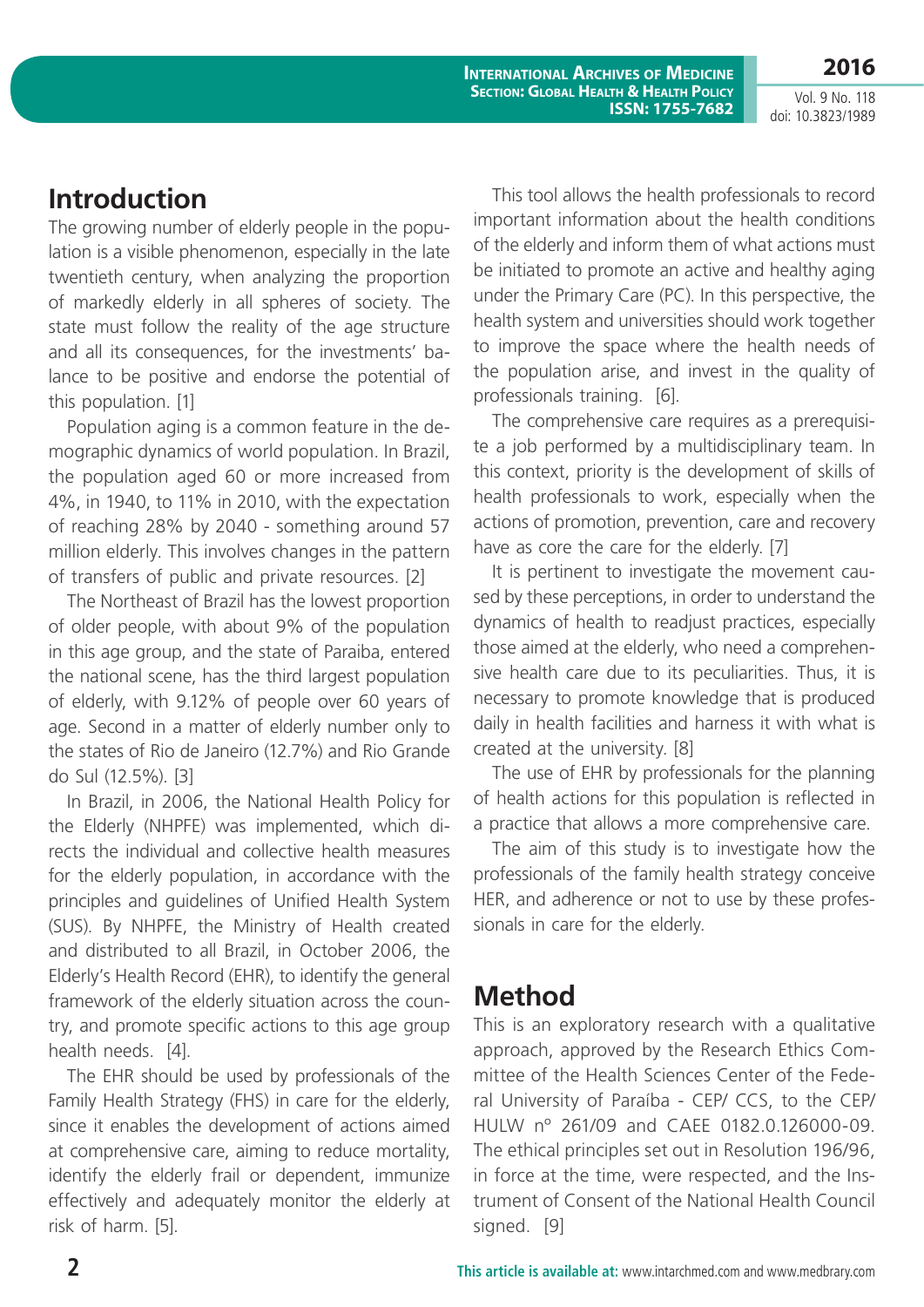**2016** Vol. 9 No. 118

**International Archives of Medicine Section: Global Health & Health Policy ISSN: 1755-7682**

doi: 10.3823/1989

The study included 53 professionals - 19 nurses, 15 technicians of Nursing and 19 doctors, chosen at random, for convenience, that is with the professionals who were available at data collection, and was carried out in Family Health Units at Sanitary District V in the city of João Pessoa, Paraíba/Brazil, from December 2014 to April 2015.

The inclusion criteria of the subjects were: the status of work in the 18 family health teams that were part of the family health strategy of the Sanitary District V; take part in the research; respond to the data collection instrument and sign the Consent Term (CT).Data were collected with semi-structured interview containing questions related to the use of the EHR by professionals and socio-demographic information, and then analyzed using Thematic Content Analysis – Categorical Technique [10]. Demographic data were grouped with the help of Excel 2010 computer program for the variables: gender, age, marital status, education, occupation and length of service.

Regarding the limitations of this study as the sample of nursing techniques, one refused to participate and two were on vacation during collection period. The doctors refused to participate in the research, and only one male person took part in the research.

### **Results**

The profile of the participants was defined, aiming to know their characteristics in the social context. The study group consisted of 53 health professionals, aged between 23 and 68 years. The age group that had the highest number of professionals was 51-60 years with 28.3%, the majority (98.1%) belonging to the female, and only a professional male from primary care team (AB), agreed to volunteer research.

It was observed that 60.4% of the respondents were married. For education, the study showed that 52.8% attended a Specialty *(lato sensu)*, and 20.8 % completed higher, 11.3% incomplete higher,

3.8% level Master *(stricto sensu)*; there is a difference between *Lato Sensu* meaning "in a broad sense" and understands the courses focusing on some specialization and *Stricto Sensu* means "narrow sense", is restricted to masters and doctoral courses, and higher level it is of undergraduate courses in education, refers to first university title received by an individual, the term graduation is also associated to daily training idea of higher level. Regarding training, professionals belonged to three specific sections: nurses (35.8), doctors (35.8%) and nursing technicians (28.4%).

About the time of service, the highest percentage (24.5%) corresponded to the range from one to ten years, as described in **Table 1**.

|                |                         | Frequency              |                        |  |
|----------------|-------------------------|------------------------|------------------------|--|
| <b>Varible</b> | <b>Category</b>         | <b>Absolute</b><br>(n) | <b>Relative</b><br>(%) |  |
| Gender         | Male                    | 1                      | 1.9                    |  |
|                | Female                  | 52                     | 98.1                   |  |
|                | $20 - 30$ years         | 12                     | 22.6                   |  |
|                | $31 - 40$ years         | 10                     | 18.9                   |  |
| Age            | $41 - 50$ years         | 8                      | 15.1                   |  |
|                | $51 - 60$ years         | 15                     | 28.3                   |  |
|                | +60 years               | 8                      | 15.1                   |  |
|                | Single                  | 12                     | 22.6                   |  |
| Marital        | Married                 | 32                     | 60.4                   |  |
| <b>Status</b>  | Divorced                | $\overline{2}$         | 3.8                    |  |
|                | Widow(er)               | 7                      | 13.2                   |  |
| Education      | <b>Technical Course</b> | 6                      | 11.3                   |  |
|                | Incomplete College      | 6                      | 11.3                   |  |
|                | College                 | 11                     | 20.8                   |  |
|                | Expertise               | 28                     | 52.8                   |  |
|                | Master Course           | $\overline{2}$         | 3.8                    |  |
| Profession     | Nursing Technician      | 15                     | 28.4                   |  |
|                | <b>Nurse</b>            | 19                     | 35.8                   |  |
|                | Physician               | 19                     | 35.8                   |  |

**Table 1.** Professional distribution according to sociodemographic variables.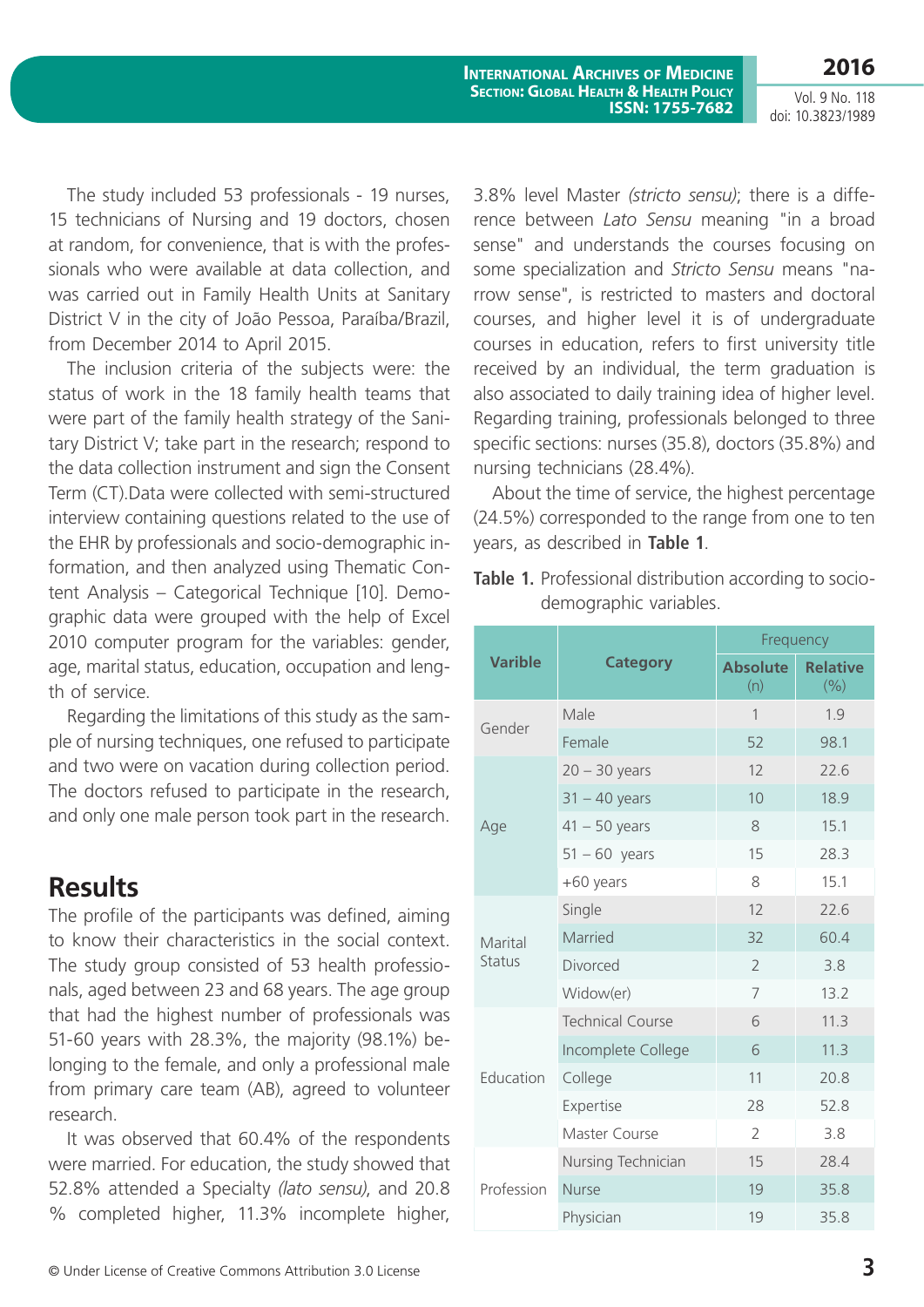**2016**

|                    | <b>Category</b>       | Frequency              |                          |  |
|--------------------|-----------------------|------------------------|--------------------------|--|
| <b>Varible</b>     |                       | <b>Absolute</b><br>(n) | <b>Relative</b><br>(9/0) |  |
| Time of<br>Service | Less than one year    | 6                      | 11.3                     |  |
|                    | From one to tem years | 13                     | 24.5                     |  |
|                    | 11 to 20 years        | 12                     | 72.6                     |  |
|                    | 21 to 30 years        | 11                     | 20.8                     |  |
|                    | + 30 years            | 11                     | 20.8                     |  |
| Total              |                       | 53                     | 100                      |  |
|                    |                       |                        | Source: Search, 2015     |  |

### **Information or Knowledge**

The contents of the EHR, defined in six categories, are addressed in **Table 2**.

**Table 2.** Descriptions of the categories from the content analysis focused on the speeches of professionals about the EHR.

|                       | <b>Categories</b>                            | <b>Descriptions</b>                                                                                                 |  |
|-----------------------|----------------------------------------------|---------------------------------------------------------------------------------------------------------------------|--|
| $\mathbf{1}$          | Care tool                                    | Include the analysis units on the<br>relevance of the EHR as a care tool<br>for the elderly in the FHS.             |  |
| $\mathcal{P}$         | Instrument of<br>autonomy for the<br>elderly | Comprises the analysis units about<br>the importance of EHR as an<br>autonomy instrument for elderly.               |  |
| 3                     | Health information<br>guide                  | Corresponds to the analysis<br>units about the use of EHR as<br>an information guide about the<br>elderly's health. |  |
|                       | 4 Work object                                | Addresses the analysis units in<br>which EHR is set up as a working<br>object.                                      |  |
| 5                     | Elderly health<br>monitoring feature         | Emphasizes the analysis units<br>related to the HER use as a follow-<br>up feature on the elderly's health.         |  |
| 6                     | Health Support                               | Highlights the analysis units in<br>which professionals express the<br>meaning of EHR as a health<br>support.       |  |
| Source: Search, 2015. |                                              |                                                                                                                     |  |

#### **Category 1. Care Tool**

To operationalize the National Health Policy for the Elderly, two major population groups are considered: a) the independent elderly and b) the frail elderly or in weakening process. The first are those elderly people who, even if suffering from some disease (the most common are hypertension and diabetes), remain active in the family and in the social environment. Fragile elderly or in weakening process are those who have certain conditions that can be identified by health professionals. The purpose of EHR is to identify the latter group, to prioritize recovery, promotion and attention actions, and prevent the worsening of the health condition. [11].

Professionals understand the EHR as a care tool. [12]. The reports below confirm this assertion:

[...] Is of great importance that the elderly have *the EHR at the time of service, because it shows the previous history, how is the health, if previous reviews are correct, blood pressure, blood glucose, as the [...] blood pressure is like a mirror, so that we can take care of their health [...] If the elderly brings the book duly completed with all the data, we have a notion that the patient is being attended, or is a patient who never attends regular consultations, so we have a health notion that patient at that time. Although most forgets [...].*

Professionals: 05; 12; 14; etc.

Professionals also reveal that, before the organic illness, the elder presents some signs of risk and has to identify these signals, so that action can be taken at an early stage.

**Category 2. Instrument of autonomy for the elderly**  The views expressed by health professionals considered EHR as an instrument of autonomy for this population, as shown by some representative content: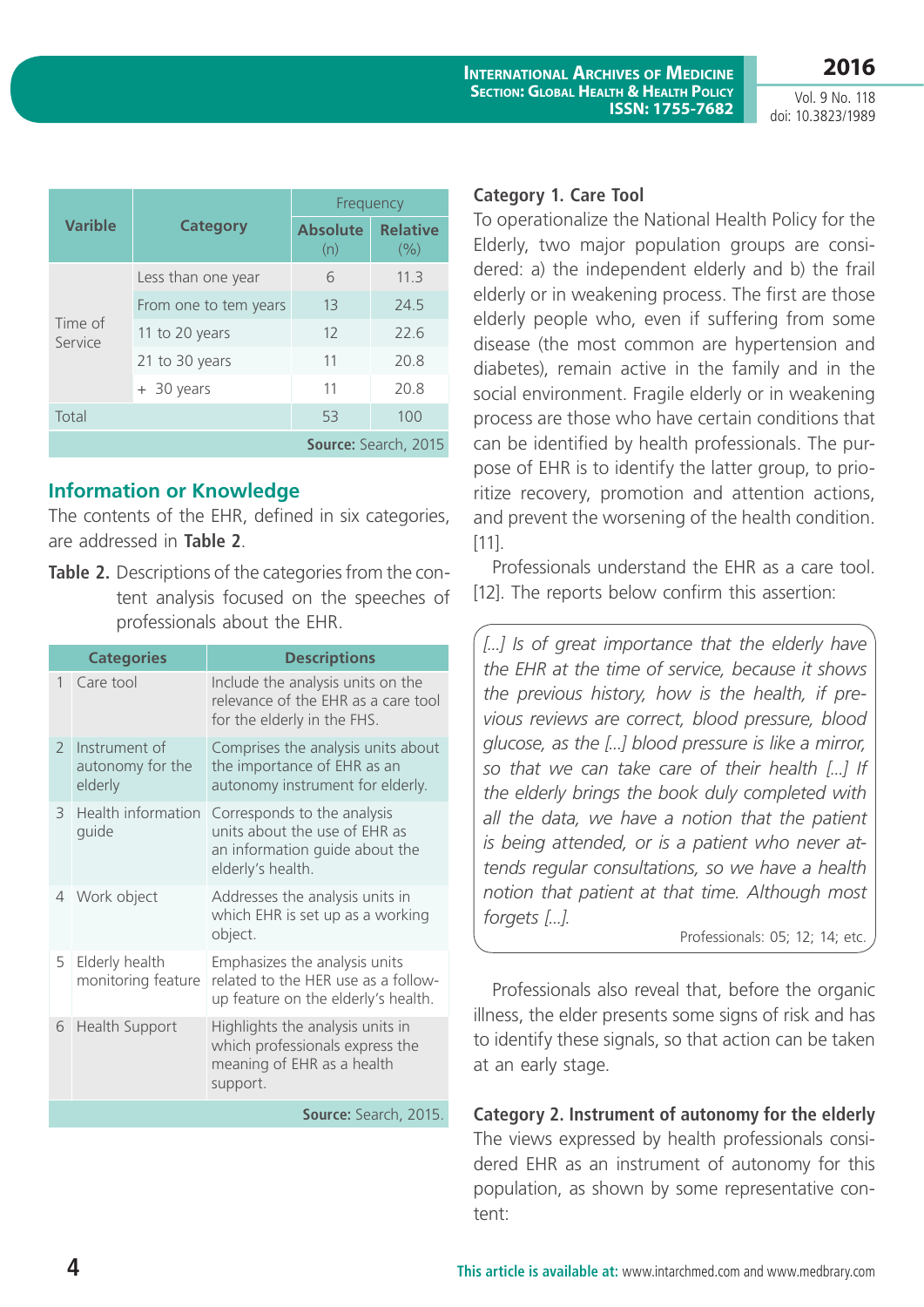**2016**

**International Archives of Medicine Section: Global Health & Health Policy ISSN: 1755-7682**

[...] Are important data for the elderly, for family *and for any needs [...] because it has many instructions, and says that the elderly should always check blood pressure, blood glucose, making a daily control [...] is an instrument that serves as a guide for themselves, many can read and identify many problems related to them. They can learn by reading the records that the old book [...] has some guidelines for hypertensive and diabetic patients also have follow-up, they have to come here to record blood pressure, blood glucose, and make clinical follow-up, especially of hypertension and diabetes [...].*

Professionals: 2, 9, 28, 45.

However, there are reports of some health professionals with negative content regarding the use of EHR for this purpose, in which they reveal the lack of care and attention for the elderly during the service, as shown by these thematic cutouts:

[...] Unfortunately, the elderly not always uses *it because he/she does not have the information. Sometimes the professional is not careful to steer the elderly properly, talking about the importance of HER and the duty to always carry it in the purse. So they think it is something to be used only once a week when you go to the health facility, or once a month when you will pick up the medication, and the importance of the EHR goes far beyond [...] but we see that the elderly person is not aware of the importance of their EHR, because several times we asked the EHR and he/she left at home, bringing only other documents [...].*

Professionals: 44, 48, 51, among others.

Such conceptions influence attitudes and reinforce the idea that there are weaknesses in the work process of the FHT professionals, which may be related to the low professional qualification to

recognize the needs of this group, contradicting the National Health Policy for the Elderly, which establishes mechanisms that are employed to improve the quality of care for the elderly should be incorporated in health care of this population, with the involvement of primary care professionals and family health teams [13].

### **Category 3. Information guide about the health of the elderly.**

In their statements, the professionals highlighted the range of information that is included in the EHR and said that this is a complete instrument that contains valuable information for monitoring this population. They emphasize also the importance of this content to the seizure of real knowledge about the health of the elderly:

*[...] The EH,R recommended by the Health Ministry, identifies the elderly, identifies the conditions in which the elderly live, identifies the people who care for the elderly, identifies the health status, the disease and medications he/she takes, monitoring of blood pressure and blood glucose, if the elderly are diabetic, weight, vaccine and gives some further guidance. It is complete [...] is important as a mirror of health, because it has a very particular information of the elderly, about allergic to any medication [...] which is the medicine that the elderly are using, what is the disease that it is a carrier, which is the medicine that the elderly are allergic and cannot use, is noted. It is rich in information [...] is where all his/her personal information, clinical status, so EHR has great importance. It is a summary of the most important things, because it has the medical history we can put [...] and the health team can still articulate and thus fill in other ways too, adding deemed relevant data [...]* 

Professionals: 1; 12; 33; 44; etc.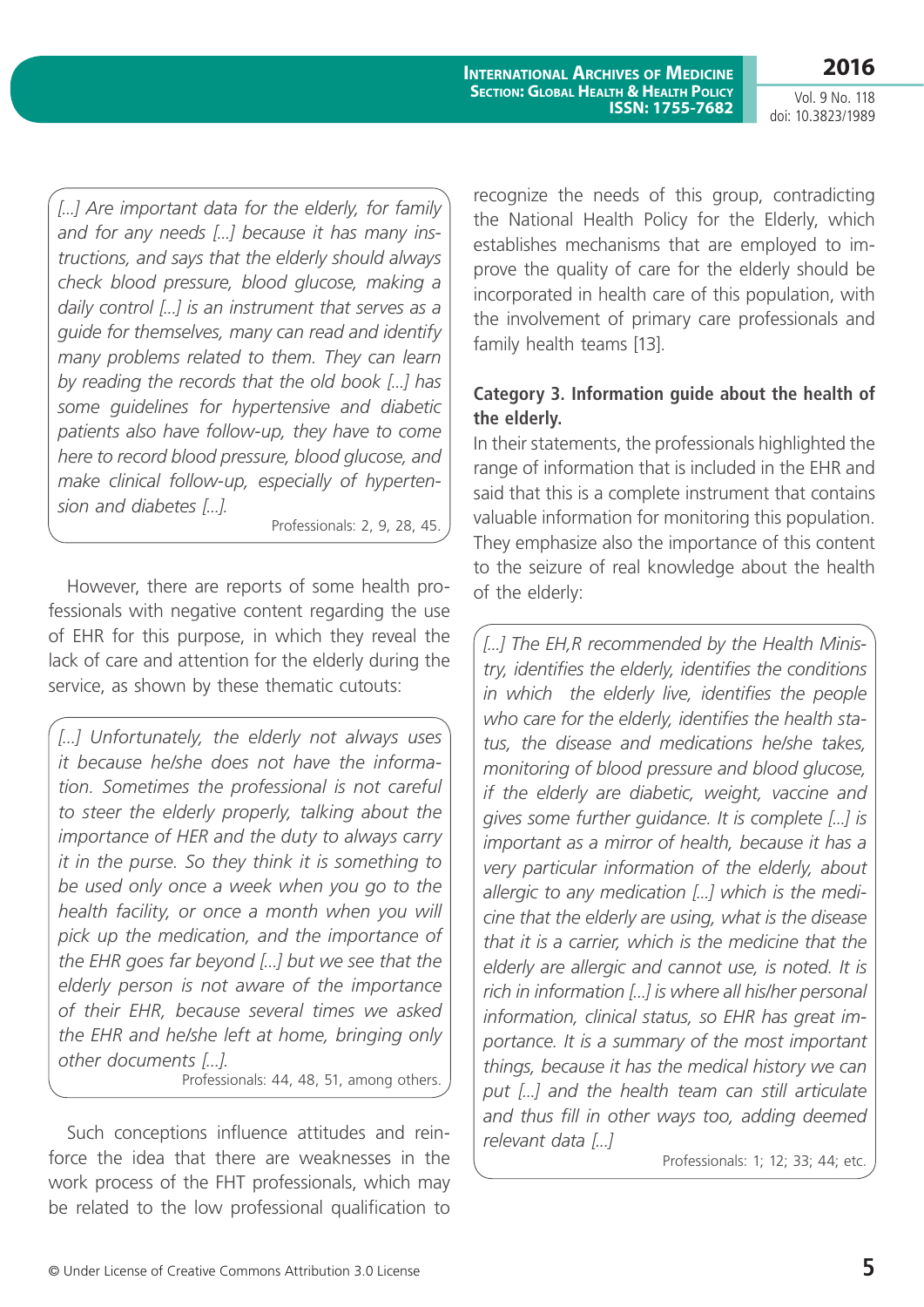**2016** Vol. 9 No. 118

doi: 10.3823/1989

#### **Category 4. Working Object**

According to the professionals' speeches, the EHR is essential for the establishment of a care plan that meets elderly needs, which is configured as a guiding principle for the work process at attending, whether routine or emergency.

[...] we have control of how is his/her daily life, if *every time he/she comes to the health facility, if he/she is keeping controlled pressure, the guidelines that have been made for the hypertensive and diabetic mainly, and other seniors with the morbidities that are over 60 years, and not only of hypertension and diabetes, because it has old that is not hypertensive. Serves to plan actions [...] when an old man fainted, we saw that it was hypertension, diabetes was high, all helped plan the intervention at that time [...] helps us to have a north for senior care [...]*  Professionals: 2; 18; 36; among others.

#### **Category 5. Accompanying elderly health resource**

Professionals refer to EHR as an accompanying feature of elderly health, since it enables health promotion and disease prevention, minimizing risks and hazards. This contributes to structure the attention to the elderly, as shown by these statements:

*[...] I use the EHR usually to accompany the patient's drug. Usually the elderly arrives and we do the record. We see how many drugs were given, never missing medication, and also for him/ her to have an orientation [...] and, for us professionals, it is a way of monitoring what medication he/she is using, some changes. It is a way to help all professionals see what is being used, and also to read and learn something about his/ her health [...] in short, the EHR helps to plan interventions, plan a better thing for the elderly [...]is important for the monitoring of the elderly, to see if he/she is coming, to follow up, making actions, always in partnership with people in*

*older age groups, a nutritionist gives a speech, other speech another matter [...]*  Professionals: 28; 32; 37; 42, among others.

#### **Category 6. Health Support**

The speeches' contents highlight EHR as a health support for both the elderly and health professionals themselves, to improve care and protection:

*[...] Because EHR records the query frame, returns to health unit, blood pressure; he/she suddenly gets sick in the middle of the street and you are with your HER, we already know that he/she is diabetic, whether the blood pressure is controlled or not [...] is very important to know if the elderly really have the record on security issue. It is important that the elderly need to bring the EHR [...]also serves to feel safer in case of a change of treatment [...]* 

Professionals: 2; 13; 19; 38; among others.

#### **Positioning and Attitude**

Health professionals have opined on the use of EHR favorably – 86.8% said they use it, 3.8% said they did not know, and 9.6% said they have access, but do not use it, as shown in **Table 3**.

|  | <b>Table 3.</b> TPositioning of professionals on the use of |  |  |
|--|-------------------------------------------------------------|--|--|
|  | EHR - João Pessoa/2015                                      |  |  |

| <b>Professional's</b> | Frequency                               |                     |  |
|-----------------------|-----------------------------------------|---------------------|--|
| opinion               | <b>Absolute</b> (n)                     | <b>Relative (%)</b> |  |
| Uses                  | 46                                      | 86.8                |  |
| Unknown               | $\mathcal{L}$                           | 3.8                 |  |
| Have, but do not use  | 5                                       | 9.4                 |  |
| Total                 | 53                                      | 100                 |  |
|                       | <b>Source: Author's research, 2015.</b> |                     |  |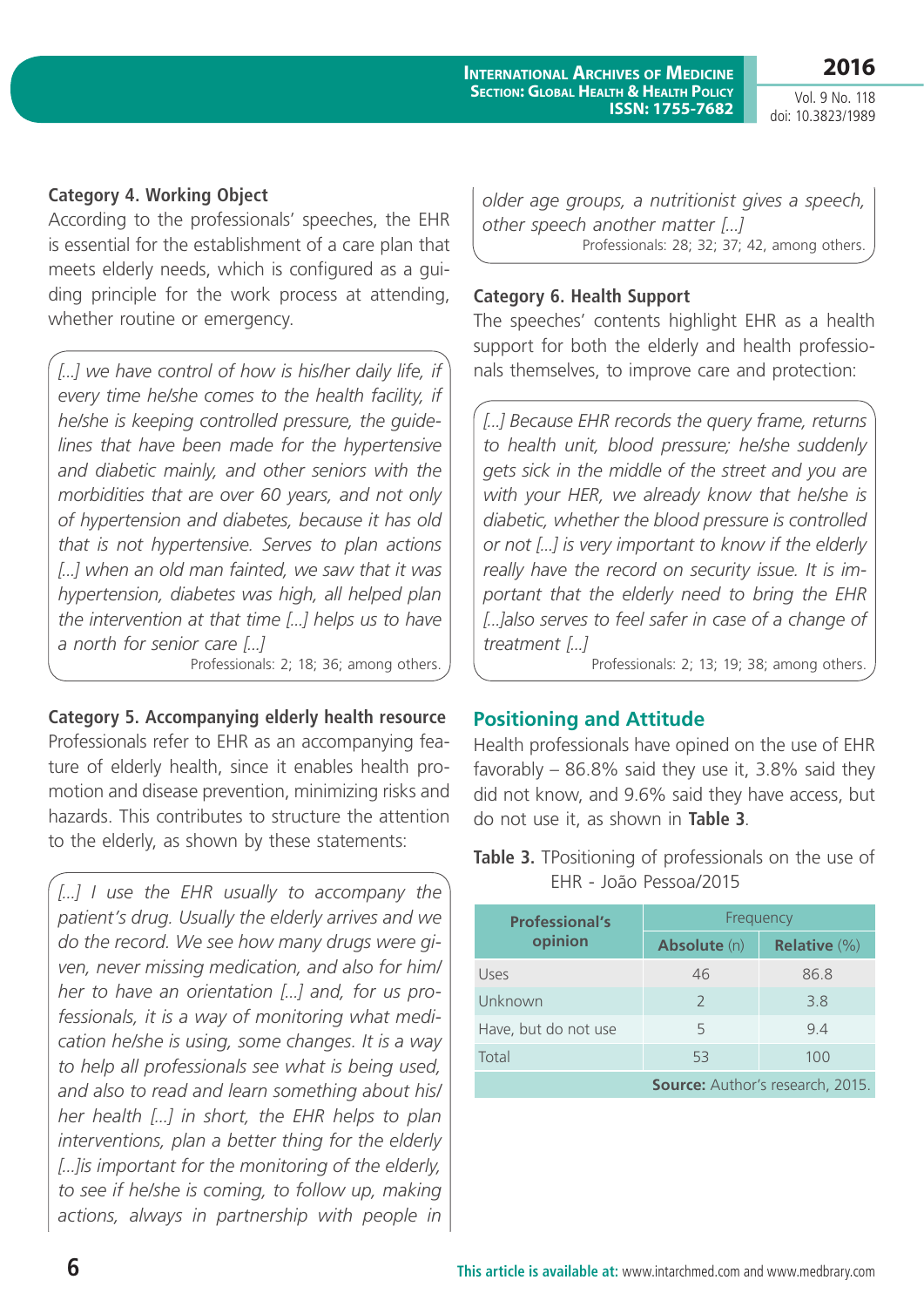**2016**

**International Archives of Medicine Section: Global Health & Health Policy ISSN: 1755-7682**

### **Discussion**

Regarding gender, there is a predominance of women working in the USF. This corroborates a study [14] on the social representations of workers of primary care related to aging, which showed the supremacy of the female workforce in the FHS.

The distribution of participants by age range 23- 68 years, with predominance of the age group 51 to 60 years. These data meet the one on the study [15] done by Costa et al. (2013), which addressed the human resources in family health strategy, emphasizing the category age group, especially the inclusion of professionals in the FHS, both early in his career and long working life.

Regarding marital status, 60.4% of the respondents were married. These data are similar to those found in other study [16], which identified 70.8% of married professionals, setting up an increasing number of tasks and responsibilities in their daily lives.

In terms of training for work in the ESF, the study showed that 52.8% of college-educated professionals have expertise in public health. The reality identified in this study differs from findings relating to professionals with higher education found in research done in Montes Claros on the socio-demographic characteristics of workers in the ESF, with regard to qualification for the job, it was found that only 19.9% professionals had completed college. [17].

Regarding the length of time in service, it was found that 24.5% of the professionals worked in the family health strategy for a period of one to ten years. These data differ from those found in another study [18], which highlighted that the professionals working time, from the trade, was 48 months on average, which points to a significant turnover of these professionals in the field of primary care.

They claim that the EHR is a tool used to condense the data and the most important records about health, both for it and for health professionals. The EHR was launched by the Ministry of Health, in order to provide and disseminate all relevant information of the elderly, facilitate the approach and tackle the most prevalent diseases in this population. While European countries such as Italy, Denmark, Germany and the Netherlands have adopted other strategies to facilitate the care of the elderly, Brazil presented the book as workup for comprehensive care.

According to a study [19], the group of elderly respondents represented EHR as a policy instrument, since it contains important recommendations on their health and enables learning and autonomy. This representation is positively related to the views expressed by the professionals interviewed in this study. In this sense, the testimonies converge to a study conducted at the Paulista State University, which investigated the social representations of concepts "diabetes" and "diabetic foot" among diabetics, non-diabetic patients and health professionals, and identified, in the report of the interviewed users, claims related to the importance of physical activity for the treatment of diabetes, in order to benefit it. The study found that the awareness of this population, regarding their health situation, favors the maintenance of their physical and functional capacity. [21]

Considering the study [22] on fostering the elderly and the systematization of nursing in primary care, EHR proved to be a suitable instrument to implement the systematization of nursing in primary care, with regard to the proposed interventions which addressed on physical activity, smoking reduction, improved social interaction, control of drug use, evaluation/dietary counseling and blood pressure and glycemic control, which contribute to the promotion of autonomy and independence of older people.

During the 12<sup>th</sup> Brazilian Congress of Medicine, Family and Community in Belém, the EHR was presented as a management tool in the Family Health Teams. Its use was compared to a mini medical record, which contains the main health records of the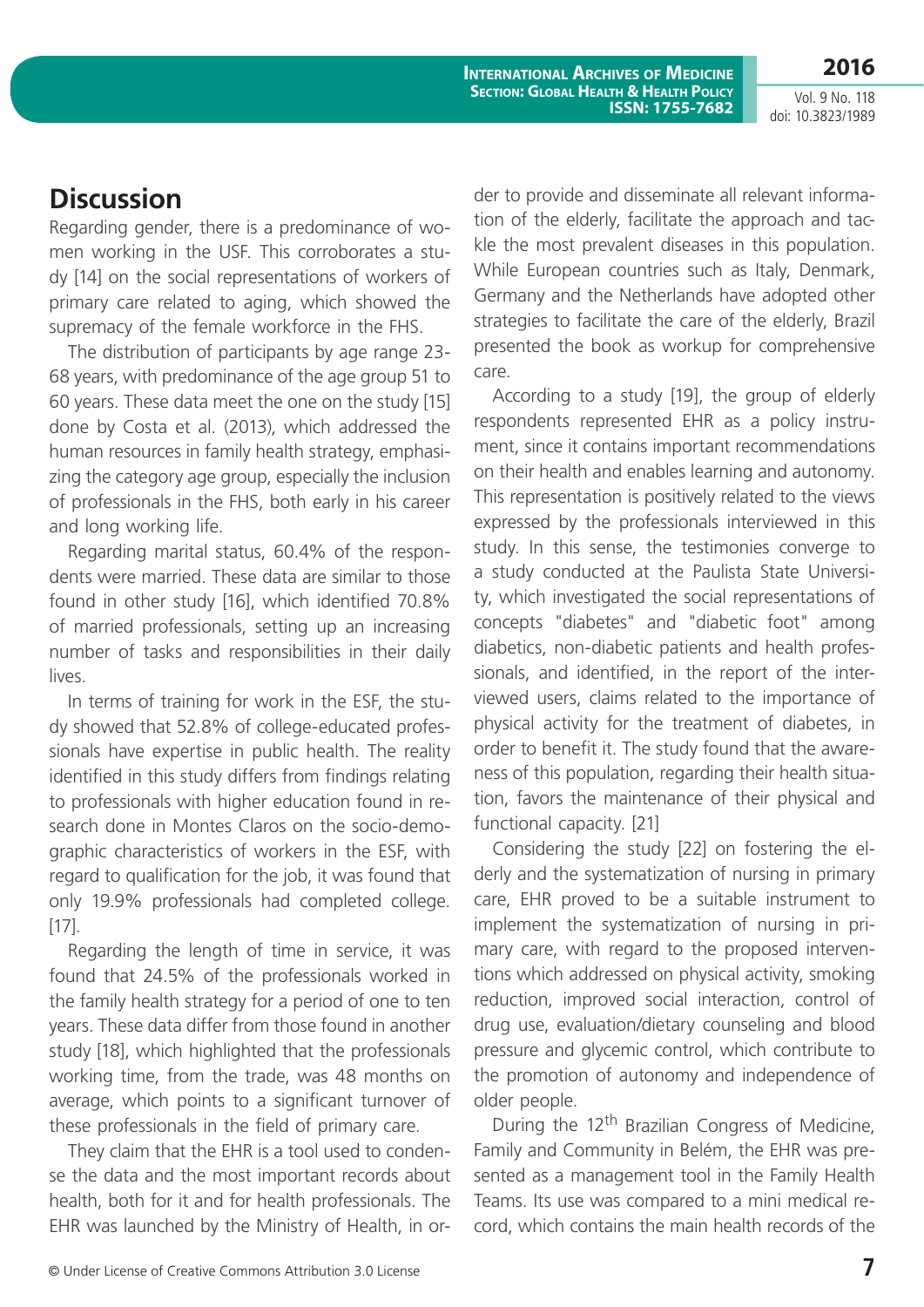Vol. 9 No. 118 doi: 10.3823/1989

**2016**

elderly, not only facilitating the care of the support for this population, but also promoting the updating of information system data from the Ministry of Health, and the enhance of new shares and strategic goals aimed at this population group. [22].

This range is verified in a study [24] on the implementation and monitoring of EHR in the Family Health Strategy, which aims to CSPI as a proposal that has contributed to the production of good quality information aiming to offer the elderly a comprehensive care.

A study presents [25] a literature review as a substrate for the creation of a new expanded medical evaluation tool, to apply on medical consultation in elderly patients in primary care. In this study, the EHR was appointed as a joint tool among primary care professionals and the elderly, which facilitates the identification of clinical and functional vulnerabilities, monitor chronic diseases and warn of the medications that are potentially risk for the elderly, reaching the specific problems and complications in the health of this population.

In the municipality of Caririaçú (EC), the EHR was adopted with the aim of humanizing actions and improve service in health during the year of 2008. All the Family Health Teams linked to Municipal health Bureau received copies for use by health professionals. The nurses lead the management and use of this instrument. Although it was not mentioned specifically, this management is checked when the professionals claim in their speeches that older people who adhere to use the services have the book as a personal and health reference document. [7].

Assessing [25] the actions and services available to seniors who are attended in primary care in the city of Campina Grande - PB, the EHR reveals for the professionals and the elderly individual risk factors and enhances the preventive, curative or recovery cares of this population. They emphasize that, aware of all needs, seek to improve the quality of life. This study also revealed that 76% of professionals involved listed as allocation of professionals from the Family Health Units the filling, delivery and updating of EHR, which is a security tool for those involved in the care process.

For the professionals who said they do not know EHR, they demonstrated the total lack of understanding about the instrument. As for those who said they had access to it, but not used, it is concluded that they did not understand the importance of its use in the work process.

Regarding literature limitations on the subject of health booklet Elder, notes the scarces publications, justified by being a new topic rarely addressed on literature.

### **Conclusion**

This article aimed to investigate how professionals in the family health strategy conceive the elderly's health record, and whether they adhere or not to use it in care for the elderly.

Thus, professionals analyzed the record with predominantly positive content, associating it with positive concepts and positioned themselves favorably to the use of it, contemplating valuable information to be considered in elderly's health care, in order to consolidate public policy health care aimed at an active and healthy aging.

It is noteworthy, however, that there were also negative content, in which professionals showed that they have difficulties to adhere to the use of EHR in care for the elderly, as a tool that affords access to the necessary guidelines for the monitoring of their health conditions, which suggests the need to redefine the aging process in primary care, in order to improve the quality of the offered shares.

It is expected that this study will contribute to propose discussions focused on expanding the membership to use the EHR in the health services at the senior care, as well as to create new strategies to confront the work process failures established in these locations.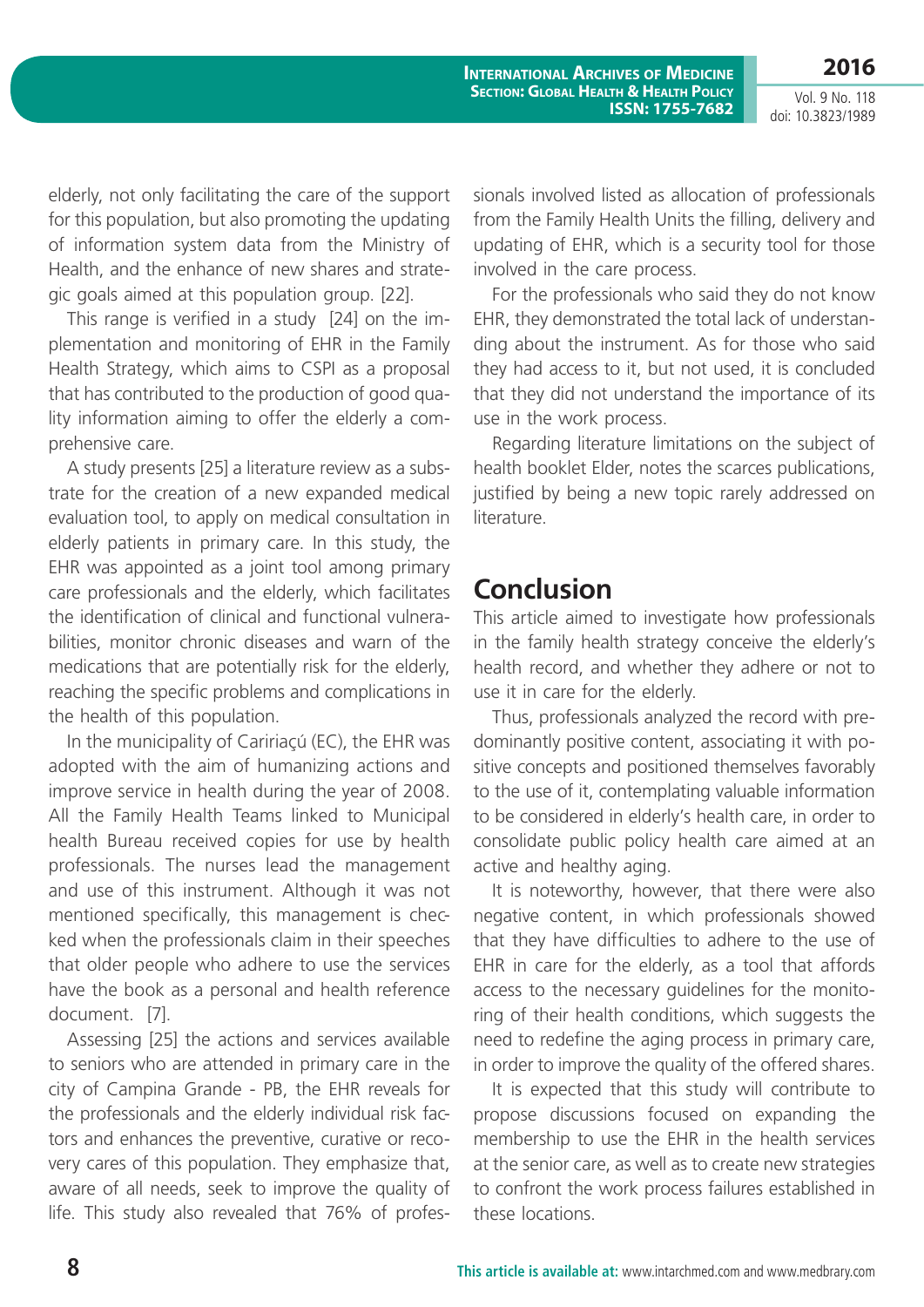The research limitations can be addressed in future research on the care given to elderly health, especially concerning publications and the sample size, which should be performed in all the Family Health Units; so it is possible to know what they think the health professionals on the use of booklet for the elderly health.

#### **Contribution of authors**

CMCPS, KLA, and MASPM worked in all phases of development, from conception, design, analysis and interpretation of the data, writing of the manuscript; CMCPS and KLA prepared the database; CMCPS performed critical review of the manuscript; LDS, MLFP, AOS, MASPM, conducted orientation of the manuscript and approved the final version to be published.

### **Conflict of interest**

The authors declare the absence of conflict of interest.

# **References**

- **1.** Zanon, RR, *et al*. Envelhecimento populacional e mudanças no padrão de consumo e na estrutura produtiva brasileira. *Rev Bras de Estud de Popul*., 2013; 30: 45-67.
- **2.** Instituto de Pesquisa Econômica Aplicada. Texto para discussão. Instituto de Pesquisa Econômica Aplicada. Brasília: Rio de Janeiro. (2013).
- **3.** Instituto Brasileiro de Geografia e Estatística. Censo demográfico: 2010. Rio de Janeiro. [Internet] 2010. [Acesso em: dezembro de 2015]. Disponível em: <[http://www.ibge.](http://www.ibge.gov.br/censo/default.php) [gov.br/censo/default.php>](http://www.ibge.gov.br/censo/default.php).
- **4.** Ministério da Saúde. Portaria GM nº 2.528 de 19 de outubro de 2006. Política Nacional de Saúde da Pessoa Idosa. Brasília/Brasil. (2006).
- **5.** Ministério da Saúde. Secretaria de Atenção à Saúde. Caderneta de saúde da pessoa idosa: manual de preenchimento. Brasília/ Brasil. (2008).
- **6.** Gonze GG, Silva GAA. Integralidade na formação dos profissionais de saúde: tecendo valores. *Physis. Revista de Saúde Coletiva*, Rio de Janeiro. 2011; 21(1): 129-146.
- **7.** Barros TB, Maia ER, Pagliuca LMF. Facilidades e dificuldades na assistência ao idoso na estratégia de saúde da família. *Rev Rene*. 2011; 12(4): 732-741.
- **8.** Araújo D, Miranda MCG, Brasil SL. Formação de profissionais de saúde na perspectiva da integralidade. *Rev. baiana saúde pública*. 2007; 31(1): 20-31.
- **9.** Ministério da Saúde. Conselho Nacional de Saúde. Resolução 96, de 14 de novembro de 1996. Diretrizes e Normas Regulamentadoras de Pesquisas envolvendo seres humanos. Brasília/Brasil: CONEP. (1996).
- **10.** Bardin L. Análise de Conteúdo. 70 ed. Lisboa; 2009.
- **11.** Ministério da Saúde. Portal da Saúde. Caderneta de saúde da pessoa idosa. Brasília/Brasil. [Internet] 2014. [Acesso em outubro de 2015]. Disponível em: [http://portalsaude.saude.gov.](http://portalsaude.saude.gov.br/index.php/o-ministerio/principal/secretarias/sas/daet/saude-da-pessoa-idosa) [br/index.php/o-ministerio/principal/secretarias/sas/daet/saude](http://portalsaude.saude.gov.br/index.php/o-ministerio/principal/secretarias/sas/daet/saude-da-pessoa-idosa)[da-pessoa-idosa.](http://portalsaude.saude.gov.br/index.php/o-ministerio/principal/secretarias/sas/daet/saude-da-pessoa-idosa)
- **12.** Ayres JRCM. O cuidado, os modos de ser (do) humano e as práticas de saúde. Revista Saúde e Sociedade. 2004; 13(3): 16-  $29.9$
- **13.** Ministério da Saúde. Departamento de Atenção Básica. Política Nacional de Atenção Básica. v.04. Série Pactos pela Saúde. Brasília. (2006).
- **14.** Mendes CKTT, *et al*. Representações sociais de trabalhadores da atenção básica de saúde sobre envelhecimento. *Rev Gaúcha Enferm*. 2012; 33(3): 148-155.
- **15.** Costa SM, *et al*. Perfil do profissional de nível superior nas equipes da Estratégia Saúde da Família em Montes Claros, Minas Gerais, Brasil. *Rev Bras Med Fam Comunidade*. 2013; 8(27): 90-96.
- **16.** Zanetti TG, *et al*. Perfil socioprofissional e formação de profissionais de equipes de saúde da família: um estudo de caso. *Cienc Cuid Saude*. 2010; 9(3): 448-455.
- **17.** Fonseca FF, *et al*. Caracterização sociodemográfica e ocupacional de trabalhadores da estratégia de saúde da família. *Revista Eletrônica Gestão & Saúde*. 2014; 5: 2465-78.
- **18.** Pinto ESG. Situação de trabalho dos profissionais da Estratégia Saúde da Família em Ceará-Mirim. *Rev Esc Enferm USP*. 2010; 44(3): 657-664.
- **19.** Dantas KMVP. Caderneta de saúde da pessoa idosa no olhar dos idosos atendidos na Estratégia de Saúde da Família. [Dissertação]. Centro de Ciência da Saúde. Universidade Federal da Paraíba; 2015.
- **20.** Mendes TAB, *et al*. Diabetes: prevalência, práticas de controle e uso de serviços de saúde. *Cad. Saúde Pública*. 2011; 27(6): 1233- 1243.
- **21.** Mantovani AM, *et al*. Estudo comparativo das representações sociais sobre diabetes mellitus e pé diabético. *Cad. Saúde Pública*. 2013; 29(12): 2427-2435.
- **22.** Carvalhêdo FG, *et al*. Acolhimento ao idoso e sistematização da assistência de enfermagem na atenção primária. *Rev Enferm UFPE*. 2015; 9(1): 143-148.